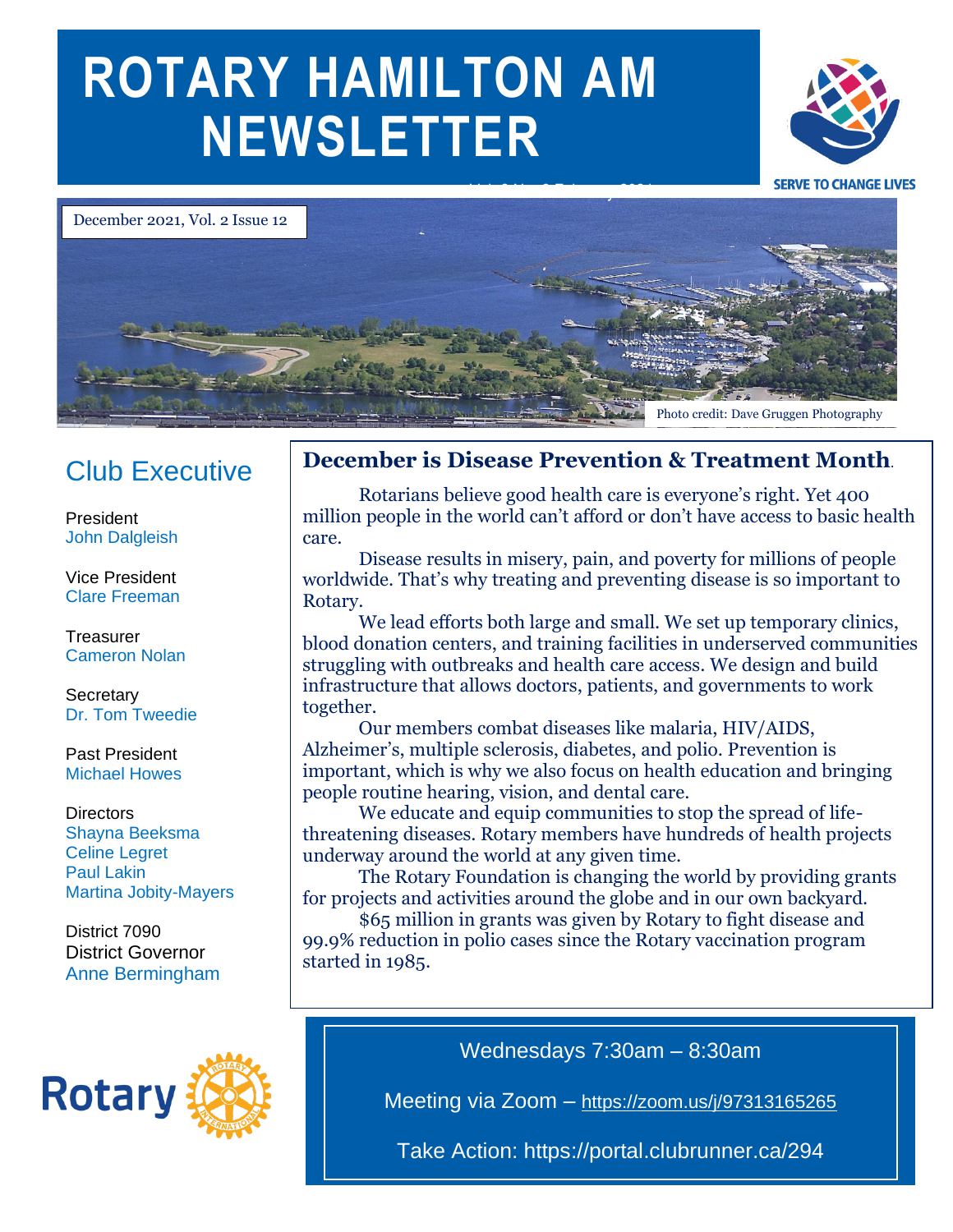## **Member Spotlight – Dan Millar**



Dan Millar is Manager of Emergency Disaster Services Operations and Partnerships as of November 2021.

After 19 years as owner of Pizza Delight franchises in Hamilton, Dan started in The Army's public relations office in 2004 as Area Director of Public Relations and Development for The Salvation Army overseeing Hamilton, Halton, Niagara, Grey-Bruce and Kitchener-Waterloo allowing him to work alongside The Army's corporate partners, political leaders, media, volunteers and Salvation Army Ministry Units bringing hope to our communities.

Dan has had various roles in The Army's PR office being instrumental in special events, fundraising and the Christmas Kettle campaigns for the Ontario Great Lakes Division.

Dan is a Past President of the Rotary Club of Hamilton AM and held several board positions within Rotary as well as on various Salvation Army committees and community groups plus served for many years on the Board of the CNE's food building association.

As a third generation Salvationist, Dan Millar has been heavily involved with The Salvation Army all his life. Married to Ellie for 35 years, they attend The Salvation Army Meadowlands Church with their two children Danielle and Kyle and new daughter-law Brookelyn. On November 6, 2021 Dan's first Grandson Aiden was born.

In his spare time, Dan often takes on construction projects, watching and playing sports and has found a love for cruising with Ellie and their children.

## **Christmas Trivia:**

- The songs "Carole of the Bells" and "Do You Hear what I Hear?" are century-old Ukrainian carols.
- "The Christmas Song" (chestnuts roasting on an open fire) was written by Mel Tormé who missed Christmas celebrations while vacating in the Bahamas at Christmas time.
- What is the name of the horse that pulls the "one horse open sleigh" in "Jingle Bells"? Bob "bells on Bob's tail ring"
- Who was the singer who brought us "Jingle Bells"? Arthur Godfrey
- What singer brought us "Rudolph"? Gene Autry

| <b>December 2021 Member Meeting Responsibilities</b> |                                   |                     |               |                   |                      |                        |
|------------------------------------------------------|-----------------------------------|---------------------|---------------|-------------------|----------------------|------------------------|
| <b>Date</b>                                          | <b>Front</b><br>Desk <sub>1</sub> | <b>Front Desk 2</b> | $4 - Wav$     | <b>Invocation</b> | <b>Intro-Speaker</b> | Sgt. At<br><b>Arms</b> |
| December 1                                           | Ashi                              | John J.             | <b>Kerry</b>  | <b>Martina</b>    | Jennifer             | Paul L.                |
| December 8                                           |                                   | Evening             | <b>Social</b> |                   |                      |                        |
| December 15                                          | Janet                             | Dan                 | Angelo        | John M.           | Cameron              | John J.                |
| <b>December 22 &amp; 29</b>                          |                                   | <b>Holiday</b>      | <b>Break</b>  |                   |                      |                        |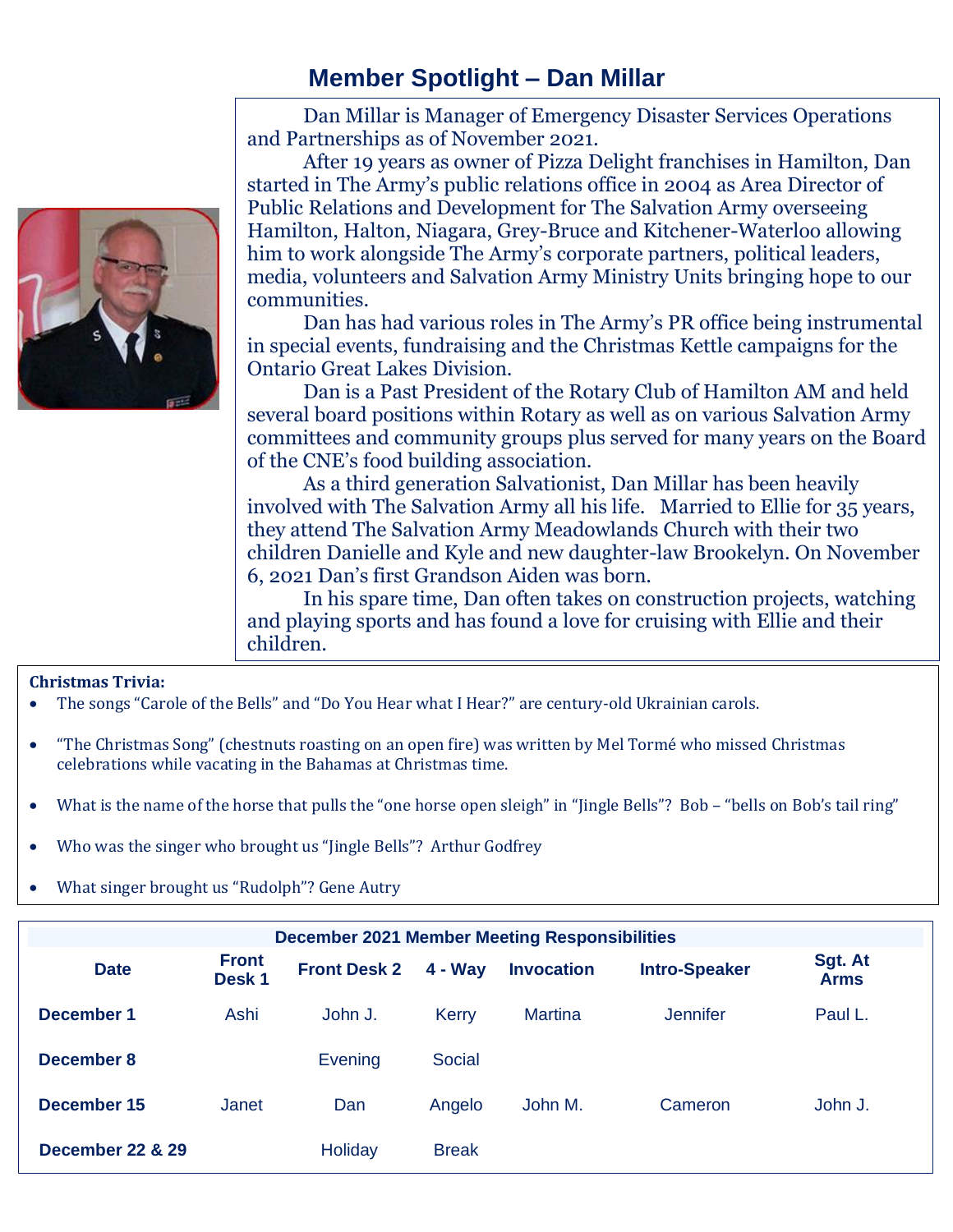



and a Happy New Year!

**CELEBRATIONS! Birthdays**

Cameron Nolan December 1 John Dalgleish December 15 Ashi Jain December 27

### **Hamilton Rotary AM – President's Message**

I'm wishing each and every Rotarian, and their family, a happy holidays and prosperous and enjoyable New Year.

It's not too late to contribute to the Foundation! Contact treasurer Cameron with the details of your donation. Be sure to sign up for the December 8th holiday social with Joyce of Cooking. John J can assist with your registration and Cameron will take your registration fee through etransfer. This is an evening fundraiser (7pm-9pm) and replaces our regular morning meeting.

meeting format is spelled out in our by-laws, however, if Our AGM is December 15th at our regular meeting time. We have a full slate of officers for next year's board to vote in! The anyone has an item they would like included on the agenda, please contact our Secretary, Tom Tweedie who will send out the notification shortly.

Remember to donate to Hess Street via etransfer to the club and/or in kind with items for the children's gift bags. This year the school's principal is prohibiting a gathering in person due to COVID. It will be good to send each child home with a gift, if not a full stomach!

If you have resources this year, you may wish to remember Tim McClemont's Aid's network. World AIDS day is December 1st. I have made my donation through the 'The Aids Network' website. In my opinion, the vast majority of the victims of AIDS are so unfortunate and undeserving of the disease.

There are no meetings scheduled after the 15th, until January.

Best wishes for a safe and happy holiday season and New Year.

Yours in Rotary Service,

John 2021-22 President

> What do you call an elf who sings? A wrapper!